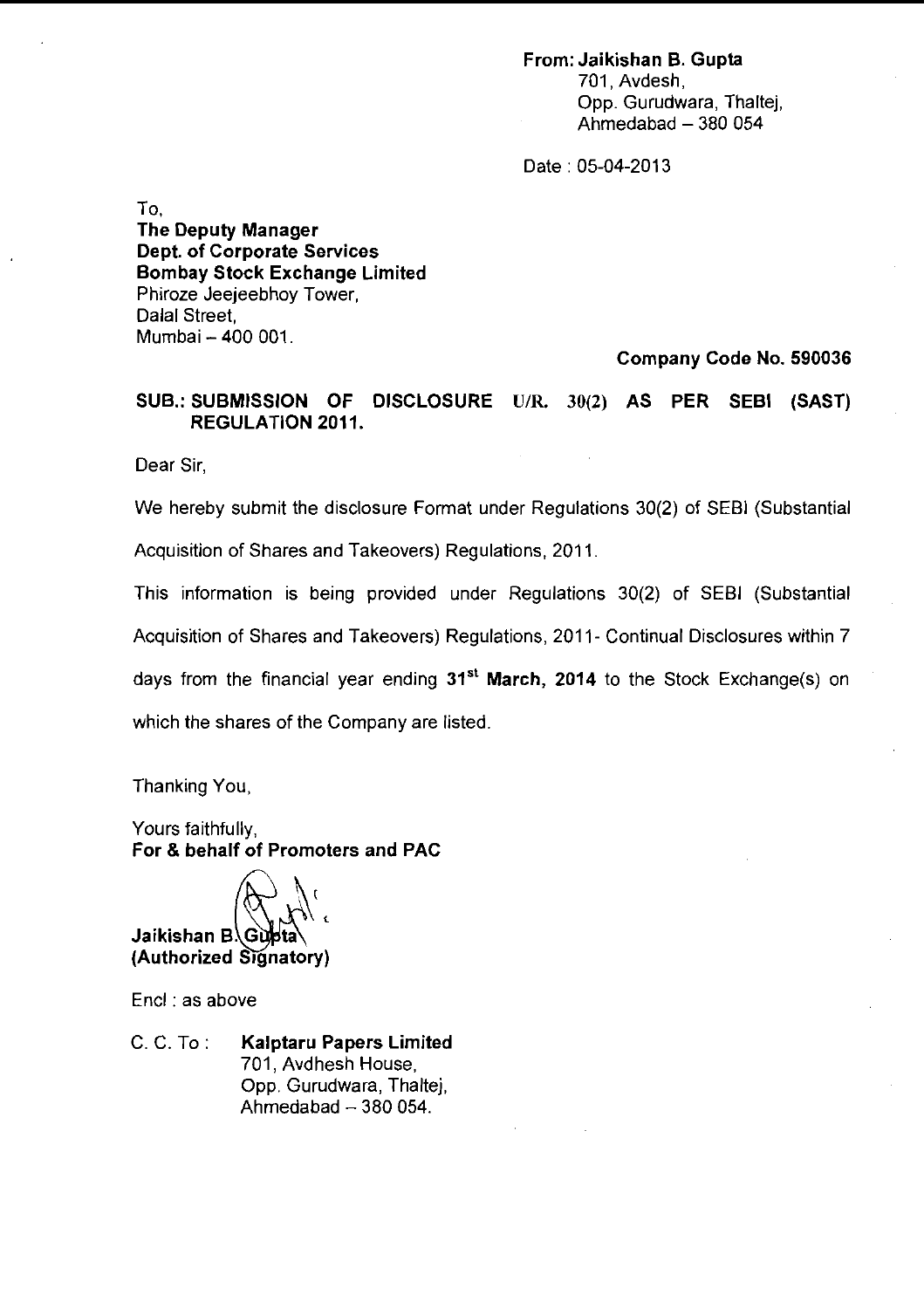Format for Disclosures under Regulatiur~ 30(1) and 30(2) of **SEBl** (Substantial Acquisition of Shares and - Takeovers) Regulations, 2011

 $\bar{z}$ 

|              | Name of the Target Company (TC)                 |                           | <b>Kalptaru Papers Limited</b>      |                                                   |
|--------------|-------------------------------------------------|---------------------------|-------------------------------------|---------------------------------------------------|
|              | Name(s) of the stock exchange(s) where the      |                           | The Bombay Stock Exchange Limited   |                                                   |
|              | shares of the TC are listed                     |                           |                                     |                                                   |
|              | 3. Particulars of the shareholder(s):           |                           |                                     |                                                   |
|              | a. Name of person(s) together with Persons      | Not Applicable            |                                     |                                                   |
|              | Acting in Concert (PAC) whose total             |                           |                                     |                                                   |
|              | holding (including that in the form of          |                           |                                     |                                                   |
|              | shares, warrants, convertible securities and    |                           |                                     |                                                   |
|              | any other instrument that would entitle the     |                           |                                     |                                                   |
|              | holder to receive shares in the TC) is more     |                           |                                     |                                                   |
|              | than 25% of the voting rights of the TC.        |                           |                                     |                                                   |
|              | Or                                              |                           |                                     |                                                   |
|              | b. Name(s) of promoter(s), member of the        | 1. N. N. Papers Pvt. Ltd. |                                     |                                                   |
|              | promoter group and PAC with him.                |                           | 2. Kalptaru Fincap Limited          |                                                   |
|              |                                                 | Jaikishan Gupta<br>3.     |                                     |                                                   |
|              |                                                 | 4.                        | Naveen Jaikishan Gupta              |                                                   |
|              |                                                 | Usha Gupta<br>5.          |                                     |                                                   |
|              |                                                 |                           |                                     |                                                   |
|              |                                                 | Savita Gupta<br>6.        |                                     |                                                   |
|              |                                                 | 7.                        | Ruby Rajendra Patawari              |                                                   |
|              |                                                 |                           | 8. Jaikishan Gupta Arpit Gupta HUF  |                                                   |
|              |                                                 |                           | 9. Jaikishan Gupta Naveen Gupta HUF |                                                   |
|              |                                                 | 10. Arpit Gupta           |                                     |                                                   |
|              |                                                 | 11. Nimit Naveen Gupta    |                                     |                                                   |
|              |                                                 |                           | 12. Jaikishan & Sons HUF            |                                                   |
|              |                                                 | 13. Naveen Gupta HUF      |                                     |                                                   |
|              |                                                 |                           | 14. Rajendra Vijaykumar Patawari    |                                                   |
|              |                                                 | 15. Ashka A. Gupta        |                                     |                                                   |
|              |                                                 | 16. Preety Aggarwal       |                                     |                                                   |
|              |                                                 | 17. Sanjay Aggarwal       |                                     |                                                   |
| 4.           | Particulars of the shareholding of person(s)    | Number of                 | % w.r.t. total share                | $%$ of total                                      |
|              | mentioned at $(3)$ above                        | shares                    | /voting capital                     | diluted                                           |
|              |                                                 |                           |                                     |                                                   |
|              |                                                 |                           | wherever applicable                 | share/voting                                      |
|              |                                                 |                           |                                     | capital of TC $(*)$                               |
|              | As of March 31st, of the year-2014, holding of: |                           |                                     |                                                   |
|              | a). Shares                                      |                           |                                     |                                                   |
|              | 1. N. N. Papers Pvt. Ltd.                       | 750700                    | 16.80                               | 16.80                                             |
|              | Kalptaru Fincap Limited<br>2.                   | 546650                    | 12.23                               | 12.23                                             |
|              | Jaikishan Gupta<br>3.                           | 420670                    | 9.41                                | 9.41                                              |
|              | 4.                                              | 311820                    | 6.98                                | 6.98                                              |
|              | Naveen Jaikishan Gupta<br>5.                    | 209920                    | 4.70                                | 4.70                                              |
|              | Usha Gupta<br>6.                                |                           |                                     | 3.09                                              |
|              | Savita Gupta                                    | 138264                    | 3.09                                |                                                   |
|              | Rubi Rajendra Patawari<br>7.                    | 89707                     | 2.01                                | 2.01                                              |
|              | Jaikishan Gupta Arpit Gupta HUF<br>8.           | 77050                     | 1.72                                | 1.72                                              |
|              | Jaikishan Gupta Naveen Gupta HUF<br>9.          | 44850                     | 1.00                                | 1.00                                              |
|              | 10. Arpit Gupta                                 | 29134                     | 0.65                                | 0.65                                              |
|              | 11. Nimit Naveen Gupta                          | 18750                     | 0.42                                | 0.42                                              |
|              | 12. Jaikishan & Sons HUF                        | 15600                     | 0.35                                | 0.35                                              |
|              | 13. Naveen Gupta HUF                            | 12550                     | 0.28                                | 0.28                                              |
|              | 14. Rajendra Vijaykumar Patawari                | 12050                     | 0.27                                | 0.27                                              |
|              | 15. Ashka A. Gupta                              | 5800                      | 0.13                                | 0.13                                              |
|              | 16. Preety Aggarwal                             | 350                       | 0.01                                | 0.01                                              |
|              | 17. Sanjay Aggarwal                             | 300                       | 0.01                                | 0.01                                              |
|              | b). Voting Rights (otherwise than by shares)    | Nil                       | Nil                                 | Nil                                               |
| $c)$ .       | Warrants,                                       | Nil                       | Nil                                 | Nil                                               |
|              | d). Convertible Securities                      | Nil                       | Nil                                 | Nil                                               |
|              | e). Any other instrument that would entitle the | Nil                       | Nil                                 | Nil                                               |
|              | holder to receive shares in the TC.             |                           |                                     |                                                   |
| <b>Total</b> |                                                 | 2684165                   | 60.07                               | 60.07<br>r<br>$\overline{\phantom{a}}$<br>$\sim1$ |